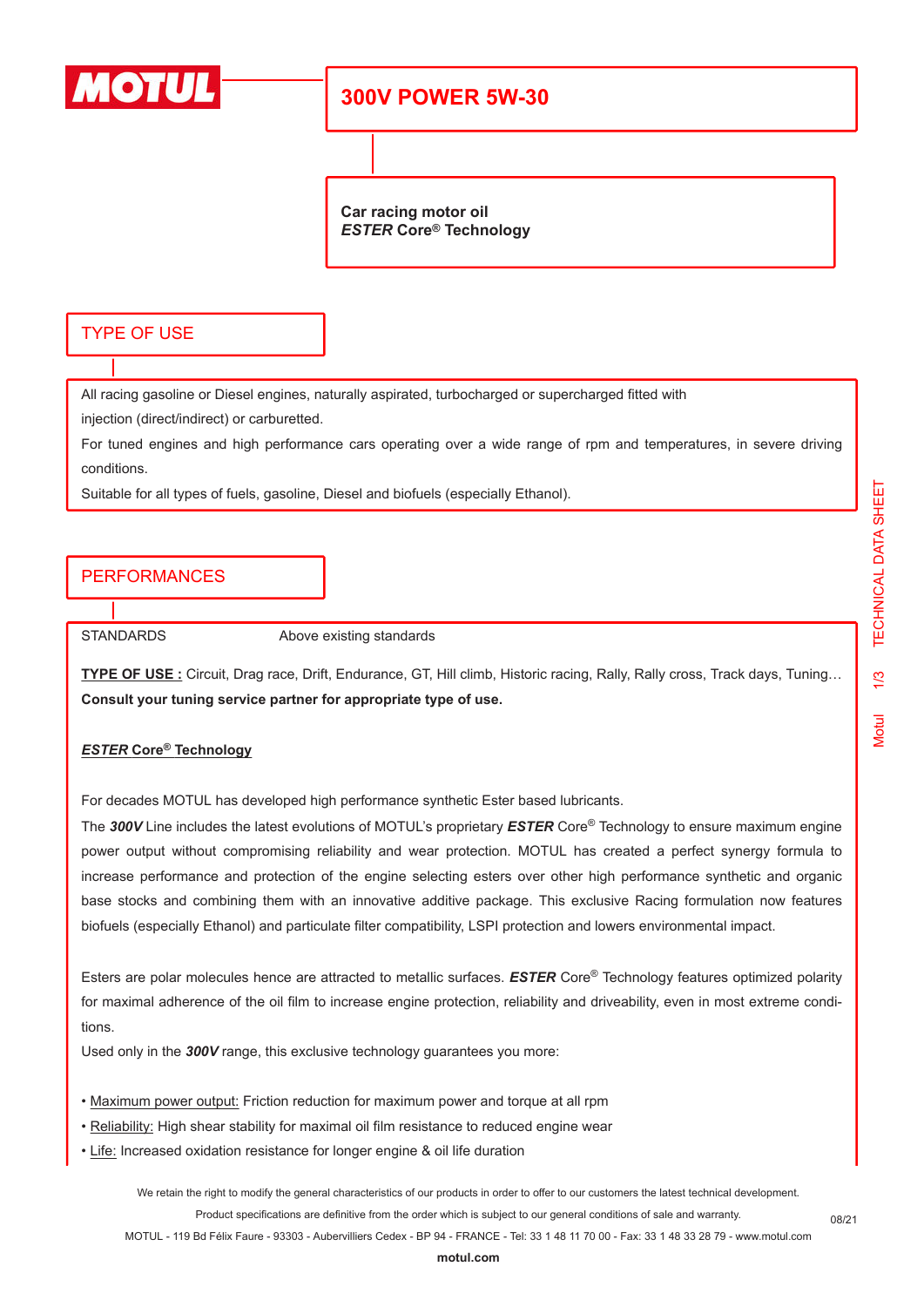

# **300V POWER 5W-30**

**Car racing motor oil** *ESTER* **Core® Technology**

- Driveability: Maximal polar adherence of the oil film for rapid engine rpm response
- Easy start: Fast oil pressure build-up and optimal oil flow
- Reduced oil consumption: Low oil volatility and evaporation helps to control oil consumption
- Detergency: High detergency performance allows better engine cleanliness
- Driving comfort: Lower friction level brings engine noise reduction in all driving modes

This racing formulation *300V* with exclusive *ESTER* Core® Technology features biofuels and particulate filter compatibility and LSPI protection.

- Biofuels: Compatible with alcohol-based fuels, especially Ethanol (up to E85)
- LPSI protection: Compatible with downsized engines subjected to Low Speed Pre-Ignition issues

• Particulate filter: Compatible with particulate filter requiring reduced SAPS (Sulfated Ash, Phosphorous, Sulfur) level (SAPS: 0.85% weight and TBN: 7.7 mg KOH/g)

#### $\frac{1}{\sqrt{2}}$ *ORGANIC BASE*

The Organic base using non-fossil renewable materials is limiting the environmental impact and allows MOTUL to lower its carbon footprint by 25% during manufacturing process.

The *300V* POWER series viscosity grades allow stable oil pressure and bring the maximum power to your engine in all extreme conditions.

These *300V* POWER series viscosity grades can cope with engines subject to low engine oil dilution from unburned fuel.

## RECOMMENDATIONS

- MOTUL *300V* POWER series are suitable for some engine applications and are particularly recommended for qualifying, short race… etc, requiring enhanced power at high revs.

- Adapt or choose the right *300V* viscosity grade according to the viscosity grade recommended in your owner's manual or by your tuning service partner.

- To guarantee optimal engine performance, avoid mixing with other synthetic or mineral lubricants.

- Oil Change: Consult your tuning service partner for appropriate drain interval and adjust to your own use.

We retain the right to modify the general characteristics of our products in order to offer to our customers the latest technical development.

Product specifications are definitive from the order which is subject to our general conditions of sale and warranty.

MOTUL - 119 Bd Félix Faure - 93303 - Aubervilliers Cedex - BP 94 - FRANCE - Tel: 33 1 48 11 70 00 - Fax: 33 1 48 33 28 79 - www.motul.com